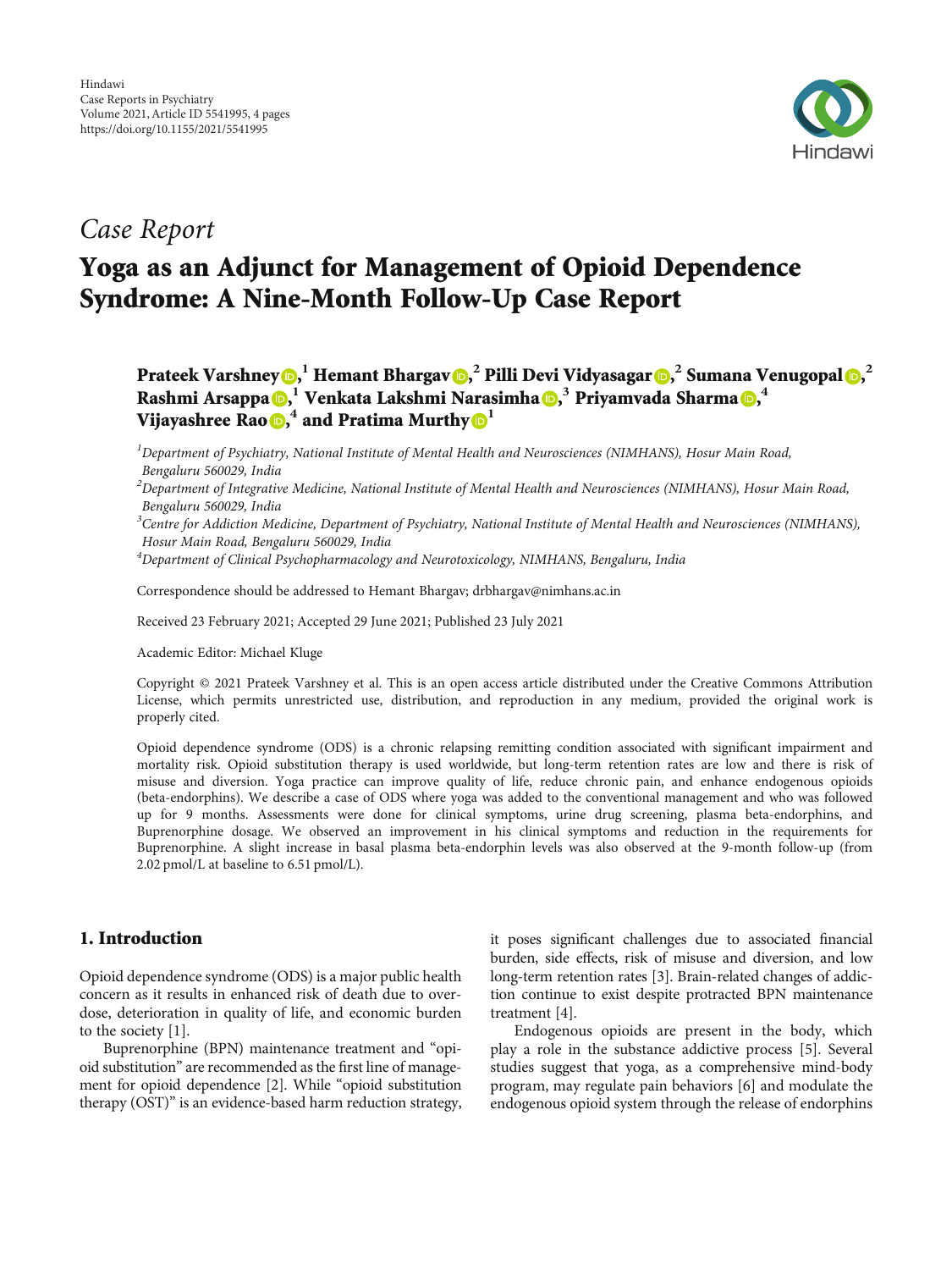(R. K. [\[7](#page-3-0)]). Thus, yoga may be a useful cost-effective and indigenous adjunct intervention that can add much-needed component of holistic lifestyle management in ODS [\[8\]](#page-3-0).

#### 2. Case Report

A 33-year-old married male, from urban Manipur, of middle socioeconomic status, diploma holder in pharmacology and unemployed (previously working as a pharmacist), was admitted in our tertiary psychiatric facility. He presented with insidious onset and continuous progressive illness of 8-year duration, characterized by heroin use in a dependence pattern, associated with harmful use of tobacco (cigarette smoking). The first exposure to heroin was 8 years back as an experiment with friends. After a month of daily use of injectable heroin, the patient started buying heroin for himself spending up to Rs 500 per day (which was 90% of his average daily income). He started using heroin alone, up to 0.5 gram per day, which was more than twice the amount of initial use, to get the desired effects of relaxation and euphoria. Over the next 2 years, he started to develop withdrawal symptoms after 6-9 hours if he did not take heroin. These symptoms included body ache, back pain, runny nose, stomach cramps, feeling restless, with lack of appetite and sleep, and constipation. The patient had been married during this time but was unable to abstain from heroin consumption despite his spouse's multiple pleas. He was therefore admitted to a deaddiction facility where he stayed for 1.5 months. However, he relapsed within a week postdischarge due to craving. In the last 8 years, there were four episodes of overdose requiring hospitalization, and several of his friends expired due to heroin overdose during this time. However, he was unable to refrain from the same, with a maximum period of abstinence being 1.5 months and three previous relapses. Thus, the patient was admitted at our center and started on opioid substitution therapy after obtaining informed consent. At the time of admission, multiple injection marks with thrombosed veins were noted on his upper limbs, and he was in a preparation stage of motivation.

The patient was started on 2 mg BPN built over 1 week to 18 mg along with nicotine patch 21 mg daily. From the third day of his admission, the patient was referred to the yoga facility in the institute. A 60-minute validated yoga program for ODS was included as an adjunct in his routine [[9\]](#page-3-0). The program included practices of physical postures, sun salutations, relaxation techniques, regulated fast and slow yogic breathing practices, mantra chants, and yoga-based lifestyle counselling. One to one supervised yoga was taught for 5 days per week for the first 2 weeks, followed by tele-yoga practice of the same module (3 times per week) plus home practice postdischarge (with recorded videos) up to the  $3<sup>rd</sup>$ month. After that, he continued practicing yoga on his own. An online booster session was offered to the patient every month after the 3<sup>rd</sup> month. The patient was followed up on a monthly basis over phone and was motivated to continue practicing yoga.

To evaluate how well the patient learnt yoga, the yoga performance assessment scale (YPA) [[10](#page-3-0)] was applied by the yoga therapist on each follow-up assessment. Plasma beta-endorphin levels were also assessed at baseline, after 2 weeks, and at the end of 9 months. The patient was followed up for the next 9 months with assessments of several clinical parameters including Buprenorphine dosage. Plasma betaendorphin levels were also assessed at the baseline and after 2 weeks of supervised practice. Clinical assessments were performed by a psychiatrist. Standard procedures were followed for assessing endorphin levels [\[11\]](#page-3-0). Written informed consent was obtained from the patient.

#### 3. Results

The patient was discharged after 2 weeks of supervised yoga. During this time, his BPN dosage was increased from 18 mg to 24 mg (through fixed clinical protocol irrespective of his symptom status). His basal plasma endorphin levels increased from 2.02 pmol/L to 2.15 pmol/L in these 2 weeks. At the time of discharge, the patient was asked to continue practicing the 45-minute yoga module (using a recorded video) for at least 5 days per week. Three supervised tele-yoga sessions were conducted per week up to 3 months. At the end of 3 months, he showed 65% adherence to the yoga program (i.e., practicing 65% of the recommended number of yoga sessions as per the daily attendance record that was signed by the patient and countersigned by the caregiver after the yoga practice) and his BPN dosage reduced further from 24 mg (at the time of hospital discharge) to 6 mg. In the next 2 months, he gradually stopped BPN on his own due to perceived risk of addiction to the same but continued to practice yoga. However, the patient could not reduce his smoking habit and continued to smoke 6-8 cigarettes/day. He was offered nicotine replacement therapy at the time of discharge but he decided not to continue the same. At the  $3<sup>rd</sup>$  month and  $9<sup>th</sup>$  month follow-up, his urine screening was negative for opioids. We also observed sustained improvements in his mood, anxiety, pain, sleep, appetite, sexual functions, and craving at the 3<sup>rd</sup> month and 9<sup>th</sup> month follow-ups (Table [1\)](#page-2-0). Plasma endorphin levels could not be assessed on the next follow-up as it was difficult to draw blood from damaged veins of the subject each time, and the subject did not consent for the same. At the  $9<sup>th</sup>$  month, the basal plasma endorphin levels further increased to 6.51 pmol/L. The YPA scale showed that the patient was able to learn the module correctly after 10 supervised sessions of yoga in the first 2 weeks (93.3% score at the end of 2 weeks as compared to 50% score after the first session, Table [1\)](#page-2-0). This performance was maintained on subsequent follow-ups at the  $3<sup>rd</sup>$  month,  $6<sup>th</sup>$ month, and  $9<sup>th</sup>$  month.

Since the last 4 months, the patient has not required any BPN and he is managing only with yogic practices. The patient reported that especially fast breathing practice of "Bhastrika" (bellows breath 20 strokes/cycle—3 cycles per day), regulated breathing (vibhagiya pranayama), and mantra chanting (sounds aa, uu, and mmm with sound resonance) helped him in (1) relaxing better, (2) improving concentration, and (3) controlling impulsivity. He does not report of craving or withdrawal symptoms at present and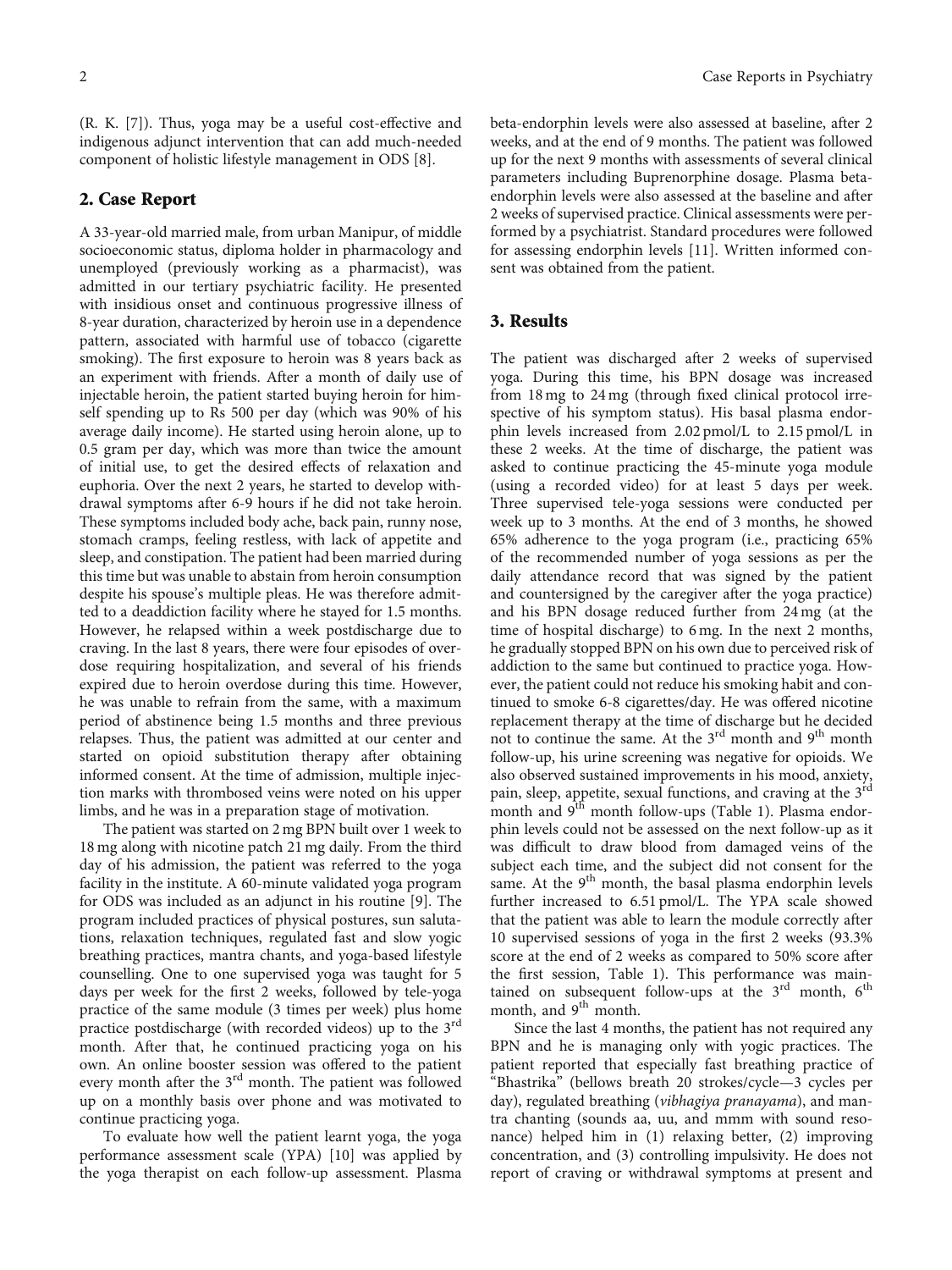| S. no.         | Variable                              | Baseline | 15 days       | 3 months  | 9 months |
|----------------|---------------------------------------|----------|---------------|-----------|----------|
| 1              | Buprenorphine dosage (mg)             | 18       | 24            | 6         | $\Omega$ |
| $\overline{2}$ | <b>HAM A</b>                          | 21       | 6             | 4         |          |
| 3              | HAM D                                 | 20       | 4             | 3         |          |
| 4              | COWS                                  | 16       | 4             |           |          |
| 5              | Fagerstrom test                       | 8        | <b>NA</b>     | 4         | 6        |
| 6              | Sexual dysfunction (SDQ)              | 69       | NA            | 51        | 34       |
| 7              | Sleep latency (min)                   | 60       | 10            | 10        | 30       |
| 8              | Hours of sleep (hrs)                  | 5        | 8             | 8         |          |
| 9              | Pain VAS                              | 8        | 3             | 3         |          |
| 10             | Craving VAS                           | 10       |               | $\Omega$  |          |
| 11             | Constipation VAS                      | 5        |               | $\Omega$  |          |
| 12             | Restlessness VAS                      | 10       | $\mathcal{L}$ |           |          |
| 13             | Appetite VAS                          | 4        | 6             | 6         | 10       |
| 14             | $CGI-S$                               | 4        |               | 2         |          |
| 15             | $CGI-I$                               | $\Omega$ | 2             | 2         |          |
| 16             | <b>YPA</b>                            | 16       | 28            | 30        | 28       |
| 17             | Urine screening for opioids           | Positive | <b>NA</b>     | Negative  | Negative |
| 18             | Plasma beta-endorphin levels (pmol/L) | 2.02     | 2.15          | <b>NA</b> | 6.51     |

<span id="page-2-0"></span>Table 1: Changes in clinical and biological variables at baseline and on subsequent follow-up with add-on yoga therapy to conventional care.

HAM A: Hamilton Anxiety Rating Scale; HAM D: Hamilton Depression Rating Scale; COWS: Clinical Opioid Withdrawal Scale; SDQ: Sexual Dysfunction Questionnaire; VAS: visual analogue scale; CGI-S: Clinical Global Impressions-Severity of Illness; CGI-I: Clinical Global Impressions-Global Improvement; YPA: yoga performance assessment scale; NA: not applicable/not available.

has regained adequate biological rhythm and social and occupational functioning with euthymic mood.

#### 4. Discussion

We observed that the yoga program was a useful adjunct to BPN in managing this case. Previously, in an RCT on 55 male opioid-dependent subjects, Dhawan et al. observed that the adjuvant Sudarshan Kriya yoga program led to improved quality of life at the end of 6 months as compared to the asusual treatment arm [[12](#page-3-0)]. Another RCT of yoga on 75 female patients undergoing heroin detoxification in China revealed that 6 months of yoga practice improved mood states and quality of life better than the controls [[13\]](#page-3-0). Current study also reports similar findings. In addition, we observed a small increase in plasma beta-endorphin levels after 9 months of yoga practice in this patient with ODS. Though such results with yoga intervention of 10 days have been observed before in patients with other noncommunicable diseases (A. [\[14\]](#page-3-0)), present study study is the first attempt to report the same in ODS. In addition, we provide clinical data on long-term follow-up of 9 months for this patient.

Based on clinical practice and literature, the combination of opioid substitution therapies and psychotherapy are faced with challenges of low long-term retention rates in ODS [3]. Interdisciplinary rehabilitation programs that integrate yoga-based lifestyle may have the potential to provide long-term changes in improved physical and psychological well-being and personal empowerment. Future studies should explore this hypothesis using a robust design, with active controls and long-term follow-ups.

#### Data Availability

Data can be shared by the corresponding author on request.

#### Conflicts of Interest

The authors declare that they have no conflicts of interest.

#### Acknowledgments

We would like to acknowledge the Department of Science and Technology (DST), Government of India, for the financial support to this research through reference no. DST/005/504/2018/01112 under the Science and Technology of Yoga and Meditation (SATYAM) scheme to carry out this work.

#### References

- [1] Organization, World Health, World Health Organization Staff, and WHO, The ICD-10 Classification of Mental and Behavioural Disorders: Clinical Descriptions and Diagnostic Guidelines, World Health Organization, 1992.
- [2] A. Ambekar, P. Murthy, D. Basu, G. P. Rao, and A. Mohan, "Challenges in the scale-up of opioid substitution treatment in India," Indian Journal of Psychiatry, vol. 59, no. 1, article 204431, pp. 6–9, 2017.
- [3] M. Soyka, "Treatment of opioid dependence with buprenorphine: current update," Dialogues in Clinical Neuroscience, vol. 19, no. 3, pp. 299–308, 2017.
- [4] A. Schmidt, N. Denier, S. Magon et al., "Increased functional connectivity in the resting-state basal ganglia network after